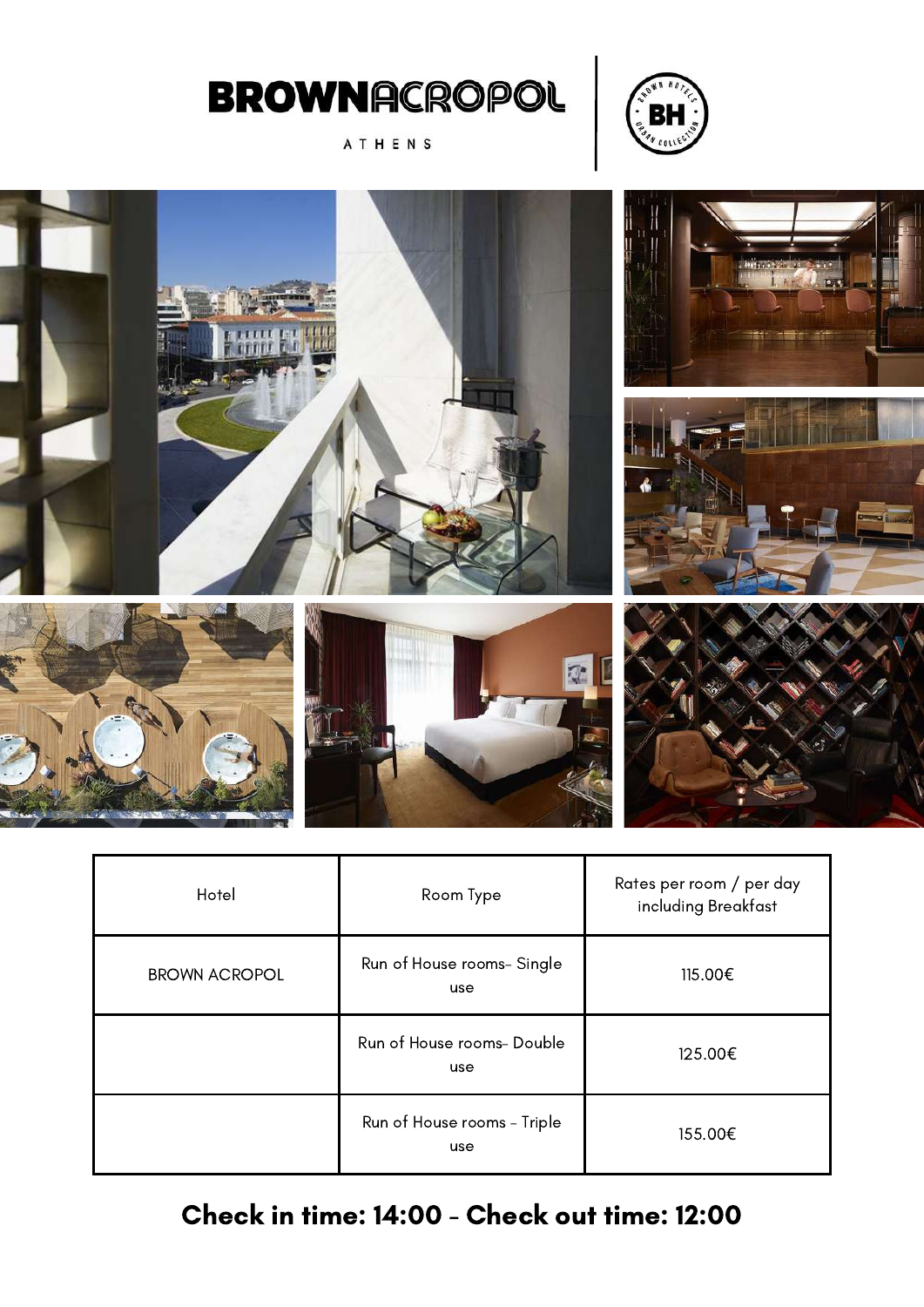- The above mentioned rates are valid per room, per night, including breakfast at the hotel's designated areas as well as service charges. Should taxes change, rates will be adjusted accordingly.
- The prices will be applicable for up to 2 days before and 2 days after the reservation dates of the Group (28.6.2022-5.7.2022)

## The above prices do not include:

- the residential tax which amounts to three (3€) Euros/ per room/ per night, which is paid at the hotel
- $\bullet$ dinner and drink package
- $\bullet$ transportation cost

## Meals' Package (per day/ per person) – For Groups over 25pax:

Meals' Package: 18 euros / per day / per person/per meal, as per hotel chef's choice, meal at the main restaurant non-private – excluding drinks.

## Payment & Cancellation Schedule

In case that the Client requests to cancel the reservation for a reason other than force majeure as well as after the deadline mentioned in this Agreement, the cancellation penalty is defined as follows:

| From the signed contract to<br>10/05/2022                                             | <b>Free cancellation</b>                                                                  |
|---------------------------------------------------------------------------------------|-------------------------------------------------------------------------------------------|
| 11/05/2022                                                                            | 1st deposit: 50% of the total amount / non-refundable                                     |
| From 11/05/2022 to 13/06/2022                                                         | For the cancellations during this period, cancellation fees of 1 night will be<br>applied |
| 14/06/202                                                                             | Full settlement of the total amount                                                       |
| From 14/06/2022 to group's<br>arrival or in case of non - show<br>or early departures | 100% cancellation fees will be applied.                                                   |

#### Cancellations due to covid:

In case of travel restrictions with governmental order, the hotel will refund the 80% of paid amount for each reservation excluding maybe bank charges.

#### Location

- 50m from Omonia Metro Station
- 8.5km from OAKA Sports Center (M1 Train line)

- Hotel webpage: <https://brownhotels.com/athens/acropol> 1.
- For reservations please contact: +30 2144441250 or by email: [reservations.greece@brownhotels.com](mailto:reservations.greece@brownhotels.com) (for up to 9 2.rooms) or [sales.greece@brownhotels.com](mailto:sales.greece@brownhotels.com) (for group reservations)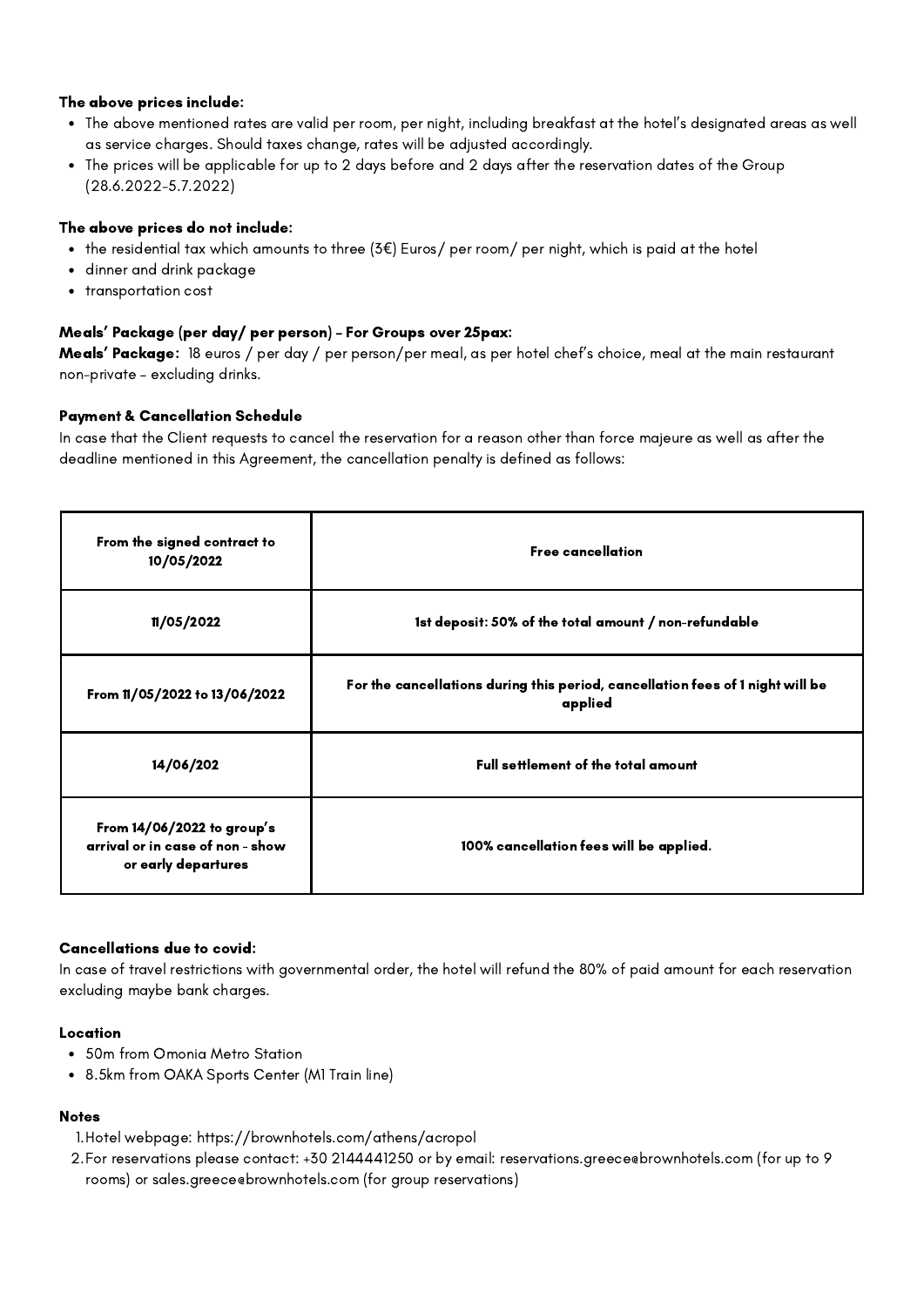

BY BROWN HOTELS ATHENS





| Hotel                              | Room Type                        | Rates per room / per day including<br><b>Breakfast</b> |
|------------------------------------|----------------------------------|--------------------------------------------------------|
| <b>LIGHTHOUSE</b><br><b>ATHENS</b> | Run of House<br>rooms-Single use | 105.00€                                                |
|                                    | Run of House<br>rooms-Double use | 115.00€                                                |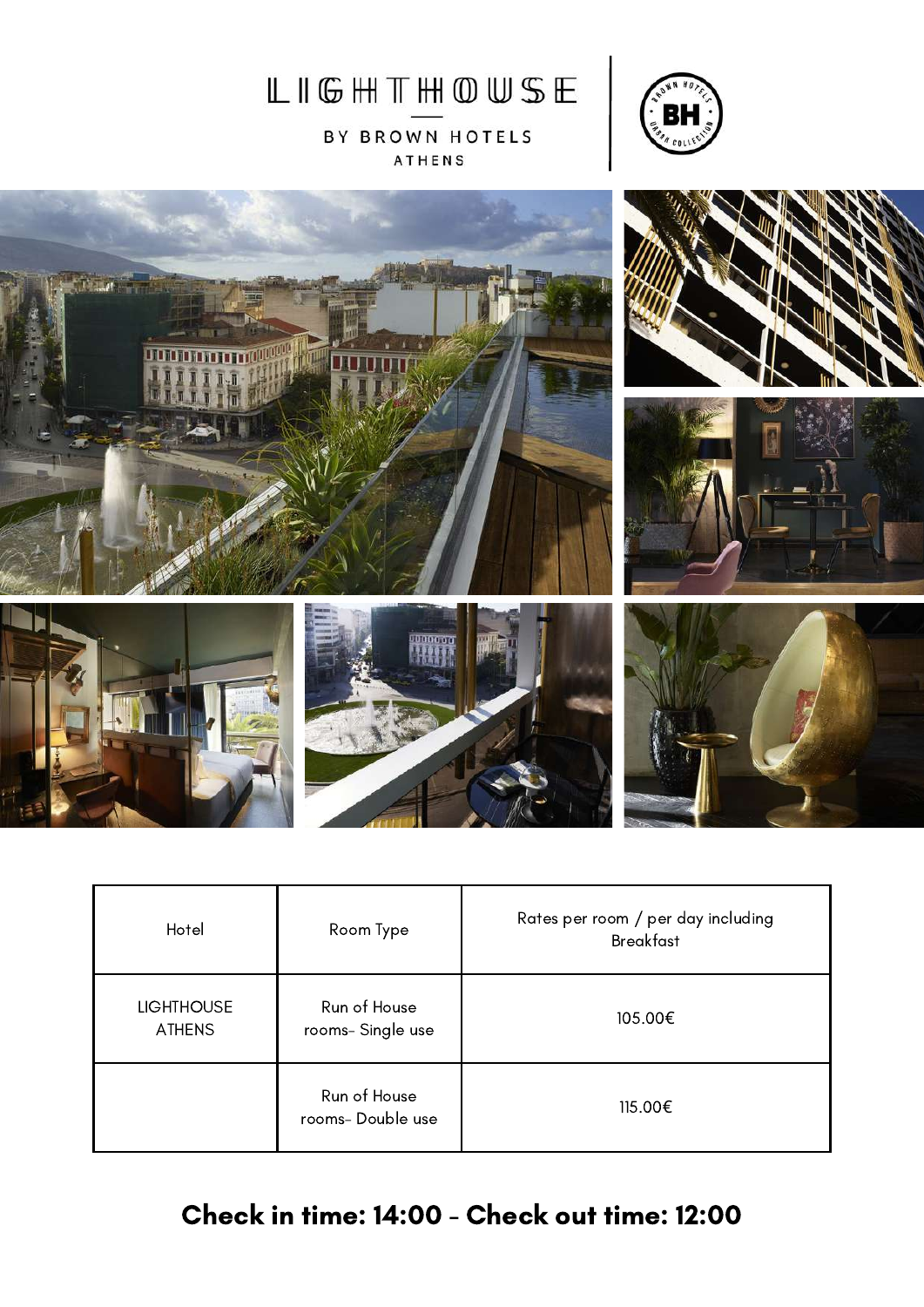- The above mentioned rates are valid per room, per night, including breakfast at the hotel's designated areas as well as service charges. Should taxes change, rates will be adjusted accordingly.
- The prices will be applicable for up to 2 days before and 2 days after the reservation dates of the Group (28.6.2022-5.7.2022)

## The above prices do not include:

- the residential tax which amounts to three (3€) Euros/ per room/ per night, which is paid at the hotel
- $\bullet$ dinner and drink package
- transportation cost  $\bullet$

## Meals' Package (per day/ per person) – For Groups over 25pax:

Meals' Package: 18 euros / per day / per person/per meal, as per hotel chef's choice, meal at the main restaurant non-private – excluding drinks.

## Payment & Cancellation Schedule

In case that the Client requests to cancel the reservation for a reason other than force majeure as well as after the deadline mentioned in this Agreement, the cancellation penalty is defined as follows:

| From the signed contract to<br>10/05/2022                                             | <b>Free cancellation</b>                                                                  |
|---------------------------------------------------------------------------------------|-------------------------------------------------------------------------------------------|
| 11/05/2022                                                                            | 1st deposit: 50% of the total amount / non-refundable                                     |
| From 11/05/2022 to 13/06/2022                                                         | For the cancellations during this period, cancellation fees of 1 night will be<br>applied |
| 14/06/202                                                                             | Full settlement of the total amount                                                       |
| From 14/06/2022 to group's<br>arrival or in case of non - show<br>or early departures | 100% cancellation fees will be applied.                                                   |

#### Cancellations due to covid:

In case of travel restrictions with governmental order, the hotel will refund the 80% of paid amount for each reservation excluding maybe bank charges.

#### Location

- Omonia Metro Station outside the hotel
- 8.5km from OAKA Sports Center (M1 Train line)

- Hotel [webpage:](mailto:info@hermesroyaltransfers.com) <https://brownhotels.com/athens/lighthouse> 1.
- For reservations please contact: +30 [2144441250](mailto:info@hermesroyaltransfers.com) or by email: [reservations.greece@brownhotels.com](mailto:info@hermesroyaltransfers.com) (for up to 9 2.rooms) or [sales.greece@brownhotels.com](mailto:sales.greece@brownhotels.com) (for group [reservations\)](mailto:info@hermesroyaltransfers.com)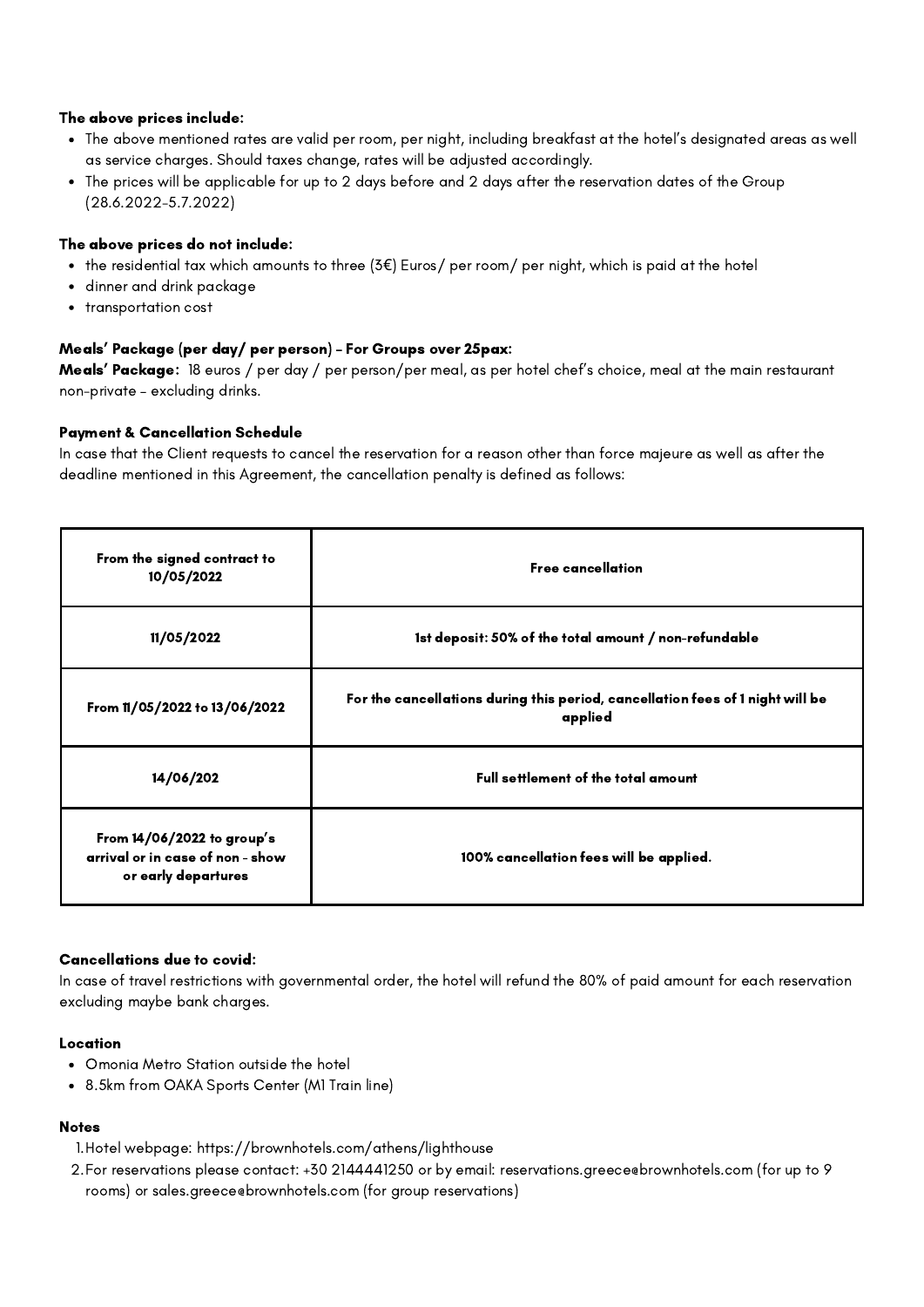



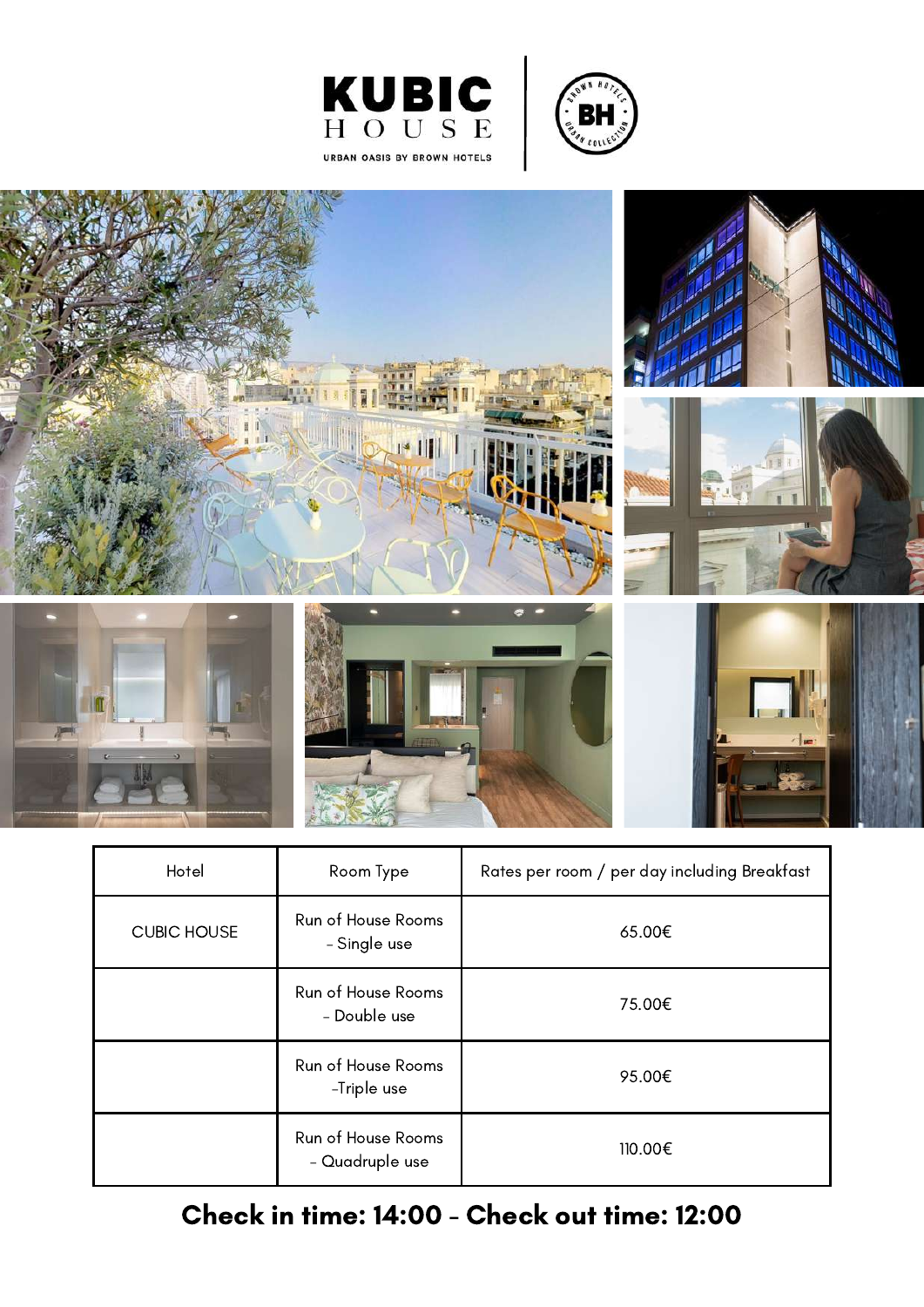- The above mentioned rates are valid per room, per night, including breakfast at the hotel's designated areas as well as service charges. Should taxes change, rates will be adjusted accordingly.
- The prices will be applicable for up to 2 days before and 2 days after the reservation dates of the Group (28.6.2022-5.7.2022)

## The above prices do not include:

- the residential tax which amounts to three (3€) Euros/ per room/ per night, which is paid at the hotel
- $\bullet$ dinner and drink package
- transportation cost  $\bullet$

## Meals' Package (per day/ per person) – For Groups over 25pax:

Meals' Package: 18 euros / per day / per person/per meal, as per hotel chef's choice, meal at the main restaurant non-private – excluding drinks.

## Payment & Cancellation Schedule

In case that the Client requests to cancel the reservation for a reason other than force majeure as well as after the deadline mentioned in this Agreement, the cancellation penalty is defined as follows:

| From the signed contract to<br>10/05/2022                                             | <b>Free cancellation</b>                                                                  |
|---------------------------------------------------------------------------------------|-------------------------------------------------------------------------------------------|
| 11/05/2022                                                                            | 1st deposit: 50% of the total amount / non-refundable                                     |
| From 11/05/2022 to 13/06/2022                                                         | For the cancellations during this period, cancellation fees of 1 night will be<br>applied |
| 14/06/202                                                                             | Full settlement of the total amount                                                       |
| From 14/06/2022 to group's<br>arrival or in case of non - show<br>or early departures | 100% cancellation fees will be applied.                                                   |

#### Cancellations due to covid:

In case of travel restrictions with governmental order, the hotel will refund the 80% of paid amount for each reservation excluding maybe bank charges.

#### Location

- 300m from Omonia Metro Station
- 8.9km from OAKA Sports Center (M1 Train line)

- Hotel [webpage:](mailto:info@hermesroyaltransfers.com) <https://www.kubichotel.gr/> 1.
- For reservations please contact: +30 [2144441250](mailto:info@hermesroyaltransfers.com) or by email: [reservations.greece@brownhotels.com](mailto:info@hermesroyaltransfers.com) (for up to 9 2.rooms) or [sales.greece@brownhotels.com](mailto:sales.greece@brownhotels.com) (for group [reservations\)](mailto:info@hermesroyaltransfers.com)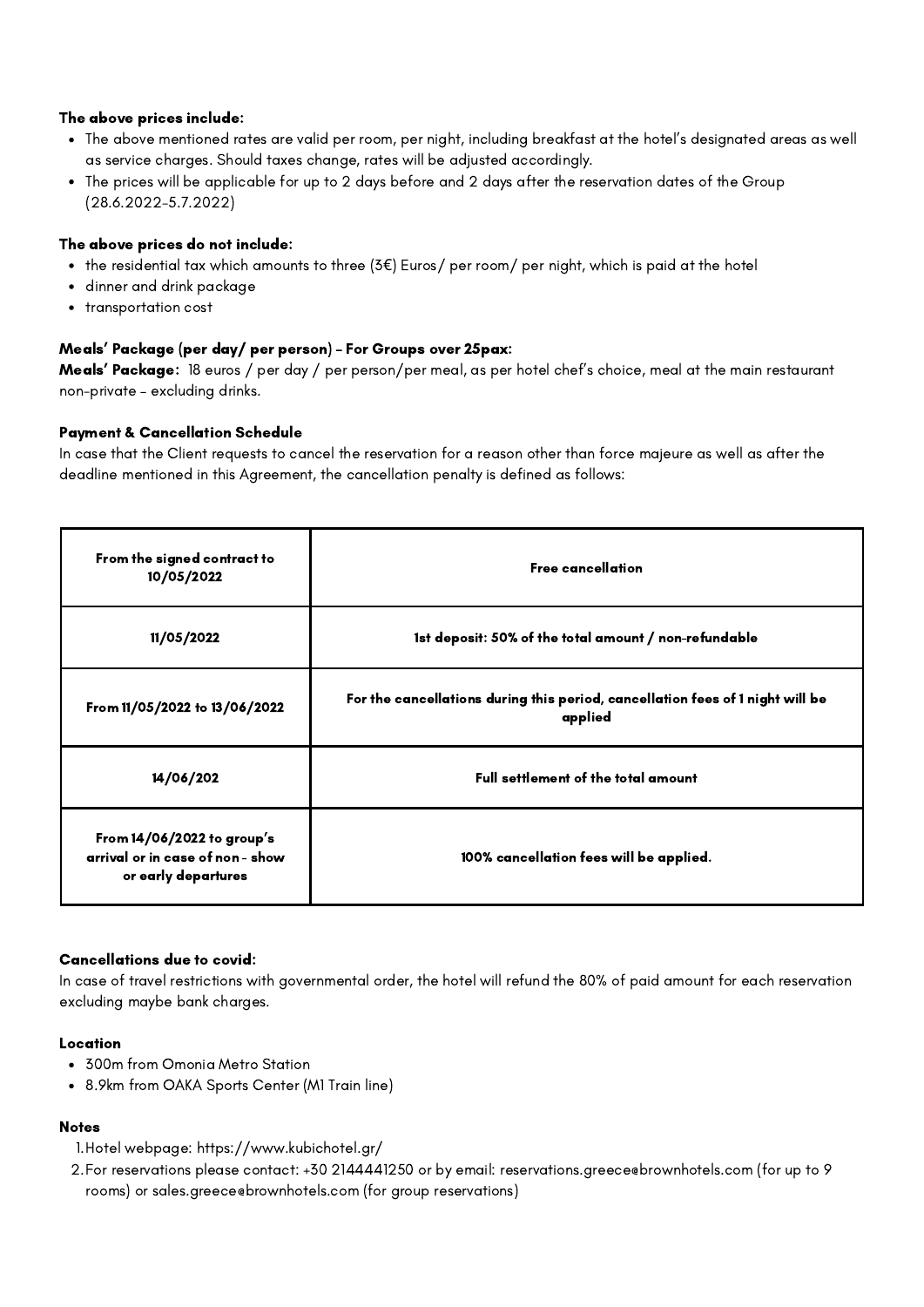





| Hotel           | Room Type                        | Rates per room / per day<br>including Breakfast |
|-----------------|----------------------------------|-------------------------------------------------|
| DAVE Red Athens | Run of House<br>rooms-Single use | 65.00€                                          |
|                 | Run of House<br>rooms-Double use | 70.00€                                          |